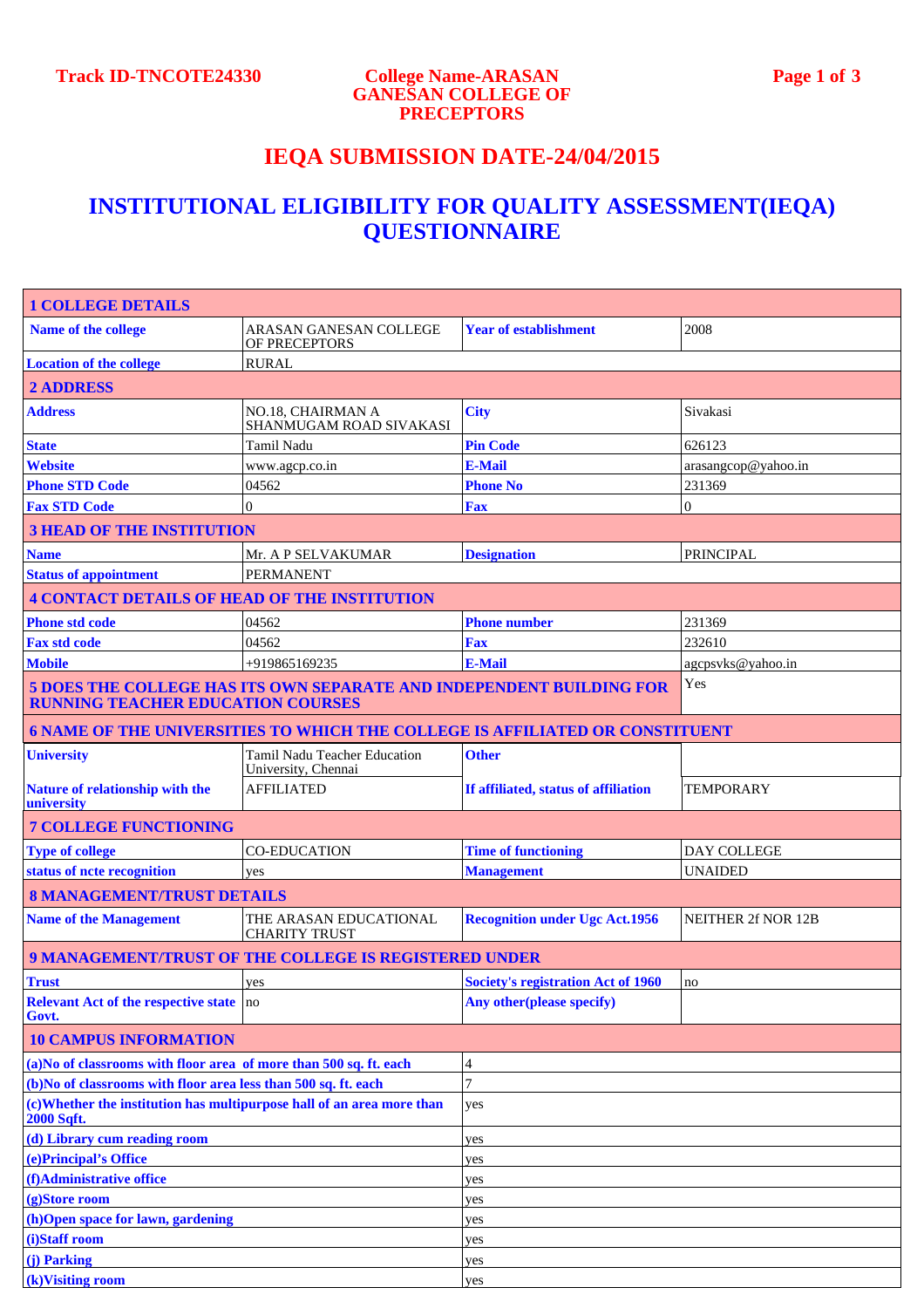### **Track ID-TNCOTE24330 College Name-ARASAN GANESAN COLLEGE OF PRECEPTORS**

| (I)Girls' common room                                                  |              |                  |                                 |                |              | yes              |                  |                           |                  |                  |                                  |                                                           |                  |                |                  |                  |
|------------------------------------------------------------------------|--------------|------------------|---------------------------------|----------------|--------------|------------------|------------------|---------------------------|------------------|------------------|----------------------------------|-----------------------------------------------------------|------------------|----------------|------------------|------------------|
| $(m)$ Canteen                                                          |              |                  |                                 |                | yes          |                  |                  |                           |                  |                  |                                  |                                                           |                  |                |                  |                  |
| $(n)$ Separate toilet facility for boys $\&$ girls                     |              |                  |                                 |                | yes          |                  |                  |                           |                  |                  |                                  |                                                           |                  |                |                  |                  |
| (o)ET/ICT Resource Centre                                              |              |                  |                                 |                | yes          |                  |                  |                           |                  |                  |                                  |                                                           |                  |                |                  |                  |
| $(p)$ Psychology Resource Centre                                       |              |                  |                                 | yes            |              |                  |                  |                           |                  |                  |                                  |                                                           |                  |                |                  |                  |
| (q) Art and work experience Resource Centre                            |              |                  |                                 |                | yes          |                  |                  |                           |                  |                  |                                  |                                                           |                  |                |                  |                  |
| (r)Health and Physical rooms                                           |              |                  |                                 |                |              |                  |                  | yes                       |                  |                  |                                  |                                                           |                  |                |                  |                  |
| (s)Library Resources (for Different level of Courses)                  |              |                  |                                 |                |              |                  |                  | yes                       |                  |                  |                                  |                                                           |                  |                |                  |                  |
| (t)Safety measures (Fire Extinguishers, etc)                           |              |                  |                                 |                | yes          |                  |                  |                           |                  |                  |                                  |                                                           |                  |                |                  |                  |
| (u)Hostel for Boys                                                     |              |                  |                                 |                | no           |                  |                  |                           |                  |                  |                                  |                                                           |                  |                |                  |                  |
| (v) Hostel for Girls                                                   |              |                  |                                 |                |              |                  |                  | no                        |                  |                  |                                  |                                                           |                  |                |                  |                  |
| (w)Mess facility                                                       |              |                  |                                 |                |              | no               |                  |                           |                  |                  |                                  |                                                           |                  |                |                  |                  |
| (x)Soft drinking water facilities                                      |              |                  |                                 |                |              |                  |                  | yes                       |                  |                  |                                  |                                                           |                  |                |                  |                  |
| <b>11 NUMBER OF PROGRAMS OFFERED BY THE COLLEGE</b>                    |              |                  |                                 |                |              |                  |                  |                           |                  |                  |                                  |                                                           |                  |                |                  |                  |
|                                                                        |              |                  | <b>Teacher Education</b>        |                |              |                  |                  | <b>Physical Education</b> |                  |                  | <b>NCTE Recognized</b>           | <b>Others</b>                                             |                  |                |                  |                  |
| <b>UG</b>                                                              |              |                  |                                 |                | $\Omega$     |                  |                  |                           |                  |                  |                                  |                                                           | 0                |                |                  |                  |
| <b>PG</b>                                                              |              |                  | $\theta$                        |                |              | $\Omega$         |                  |                           |                  | $\mathbf{0}$     |                                  |                                                           | $\overline{0}$   |                |                  |                  |
| <b>UG &amp; PG (Integrated</b><br><b>Programme</b> )                   |              |                  | $\Omega$                        |                | 0            |                  |                  |                           |                  | $\Omega$         |                                  |                                                           | $\Omega$         |                |                  |                  |
| <b>M. Phil. / Ph.D.</b>                                                |              |                  | $\mathbf{0}$                    |                | $\Omega$     |                  |                  |                           |                  | $\mathbf{0}$     |                                  | 0                                                         |                  |                |                  |                  |
| Certificate, UG-Diploma PG-<br><b>Diploma</b>                          |              |                  | $\theta$                        |                |              | 0                |                  |                           |                  | $\Omega$         |                                  |                                                           | $\theta$         |                |                  |                  |
| <b>GRAND TOTAL</b>                                                     |              |                  |                                 |                |              | $\Omega$         |                  |                           |                  |                  |                                  |                                                           | $\Omega$         |                |                  |                  |
| <b>12 PROGRAMMES OFFERED BY THE COLLEGE</b>                            |              |                  |                                 |                |              |                  |                  |                           |                  |                  |                                  |                                                           |                  |                |                  |                  |
| <b>B.</b> Ed.                                                          |              |                  | yes                             |                |              |                  |                  | M. Ed.                    |                  |                  |                                  | no                                                        |                  |                |                  |                  |
| <b>B. P.Ed.</b>                                                        |              |                  | no                              |                |              |                  |                  | M. P.Ed.                  |                  |                  |                                  | no                                                        |                  |                |                  |                  |
| <b>OTHERS</b>                                                          |              |                  |                                 |                |              |                  |                  |                           |                  |                  |                                  |                                                           |                  |                |                  |                  |
| <b>13 TOTAL NUMBER OF STUDENTS</b>                                     |              |                  |                                 |                |              |                  |                  |                           |                  |                  |                                  |                                                           |                  |                |                  |                  |
|                                                                        | <b>UG</b>    |                  |                                 |                | <b>PG</b>    |                  |                  | M.Phil/Ph.D               |                  |                  |                                  | <b>Value Added</b><br><b>Courses(Certificate/Diploma)</b> |                  |                |                  |                  |
|                                                                        | <b>Male</b>  |                  | <b>Female</b>                   |                | <b>Male</b>  |                  | <b>Female</b>    |                           | <b>Male</b>      |                  | <b>Female</b>                    |                                                           | <b>Male</b>      |                | <b>Female</b>    |                  |
| General                                                                |              | $\overline{0}$   |                                 |                |              | $\overline{0}$   |                  | $\mathbf{0}$              |                  | $\overline{0}$   |                                  | $\theta$                                                  |                  | $\theta$       |                  | $\boldsymbol{0}$ |
| <b>SC/ST</b>                                                           |              | 7                |                                 | 7              |              | $\mathbf{0}$     |                  | $\theta$                  |                  | $\theta$         |                                  | $\theta$                                                  |                  | $\theta$       |                  | $\theta$         |
| <b>OBC</b>                                                             |              | 6                |                                 | 79             |              | $\Omega$         |                  | $\Omega$                  |                  | $\Omega$         |                                  | $\Omega$                                                  |                  | $\Omega$       |                  | $\theta$         |
| <b>Total</b>                                                           |              | 13               |                                 | 87             |              | $\overline{0}$   |                  | $\boldsymbol{0}$          |                  | $\boldsymbol{0}$ |                                  | $\overline{0}$                                            |                  | $\overline{0}$ |                  | $\theta$         |
| <b>Grand Total</b>                                                     | 100          |                  |                                 |                |              |                  |                  |                           |                  |                  |                                  |                                                           |                  |                |                  |                  |
| <b>14 PASS PERCENTAGE IN UNIVERSITY EXAMINATION (LAST TWO BATCHES)</b> |              |                  |                                 |                |              |                  |                  |                           |                  |                  |                                  |                                                           |                  |                |                  |                  |
|                                                                        |              |                  | <b>Year of entry: (Batch-I)</b> |                |              |                  | 2013             | Year of entry: (Batch-II) |                  |                  |                                  | 2012                                                      |                  |                |                  |                  |
|                                                                        |              | <b>UG</b>        |                                 | <b>PG</b>      |              |                  | <b>TOTAL</b>     |                           |                  | <b>UG</b>        |                                  | PG                                                        |                  | <b>TOTAL</b>   |                  |                  |
| Admitted to the programme 98                                           |              |                  |                                 | $\overline{0}$ |              |                  | 98               |                           |                  | 54               |                                  | $\boldsymbol{0}$                                          |                  | 54             |                  |                  |
| <b>Appeared for the final year</b><br>examination                      |              | 97               |                                 | $\Omega$       |              |                  | 97               |                           |                  | 52               |                                  | $\overline{0}$                                            |                  | 52             |                  |                  |
| <b>Passed in the final exam</b>                                        |              | 82               |                                 | $\overline{0}$ |              |                  | 82               |                           |                  | 52               |                                  | $\boldsymbol{0}$                                          |                  | 52             |                  |                  |
| <b>Passed in first class</b>                                           |              | 82               |                                 | $\theta$       |              |                  | 82               |                           |                  | 52               |                                  | $\boldsymbol{0}$                                          |                  | 52             |                  |                  |
| <b>Ranks (among University)</b><br>Top $10$ , if any                   |              | $\Omega$         |                                 | $\Omega$       |              |                  | $\Omega$         |                           |                  | $\Omega$         |                                  | $\overline{0}$                                            |                  | $\Omega$       |                  |                  |
| 15 NUMBER OF TEACHING, TECHNICAL AND ADMINISTRATIVE STAFF              |              |                  |                                 |                |              |                  |                  |                           |                  |                  |                                  |                                                           |                  |                |                  |                  |
|                                                                        |              | <b>Permanent</b> |                                 |                |              |                  |                  | <b>Temporary</b>          |                  |                  |                                  | <b>Total</b>                                              |                  |                |                  |                  |
| <b>Male</b>                                                            |              | <b>Female</b>    |                                 | <b>Male</b>    |              |                  | <b>Female</b>    |                           | <b>Male</b>      |                  |                                  | <b>Female</b>                                             |                  |                |                  |                  |
| <b>Teachers with PG</b><br>4                                           |              |                  |                                 | 3              |              | $\boldsymbol{0}$ |                  | $\boldsymbol{0}$          |                  | $\overline{4}$   |                                  |                                                           |                  | 3              |                  |                  |
| <b>Teachers with M.Phil.</b>                                           |              |                  |                                 |                |              |                  | $\boldsymbol{0}$ |                           |                  | $\boldsymbol{0}$ |                                  | 1                                                         |                  |                | $\mathbf{1}$     |                  |
| <b>Teachers with Ph.D</b>                                              |              |                  | $\mathbf{0}$                    |                |              | $\mathbf{0}$     |                  |                           | $\boldsymbol{0}$ |                  | $\boldsymbol{0}$                 |                                                           | $\boldsymbol{0}$ |                |                  | $\boldsymbol{0}$ |
| <b>Teachers with NET/SLET</b>                                          |              | $\mathbf{1}$     |                                 |                | 1            |                  | $\boldsymbol{0}$ |                           |                  | $\boldsymbol{0}$ |                                  | $\mathbf{1}$                                              |                  |                | $\mathbf{1}$     |                  |
| <b>Technical staff</b>                                                 |              | $\mathbf{1}$     |                                 |                | $\mathbf{0}$ |                  |                  | $\boldsymbol{0}$          |                  | $\boldsymbol{0}$ |                                  | $\mathbf{1}$                                              |                  |                | $\boldsymbol{0}$ |                  |
| <b>Administrative staff</b>                                            |              | $\boldsymbol{0}$ |                                 | $\overline{c}$ |              | $\boldsymbol{0}$ |                  |                           | $\mathbf{0}$     |                  | $\boldsymbol{0}$<br>$\mathbf{1}$ |                                                           |                  | $\overline{c}$ |                  |                  |
| <b>Support staff</b>                                                   | $\mathbf{1}$ |                  |                                 | 3              |              |                  | $\overline{0}$   |                           | $\overline{0}$   |                  |                                  |                                                           |                  | 3              |                  |                  |